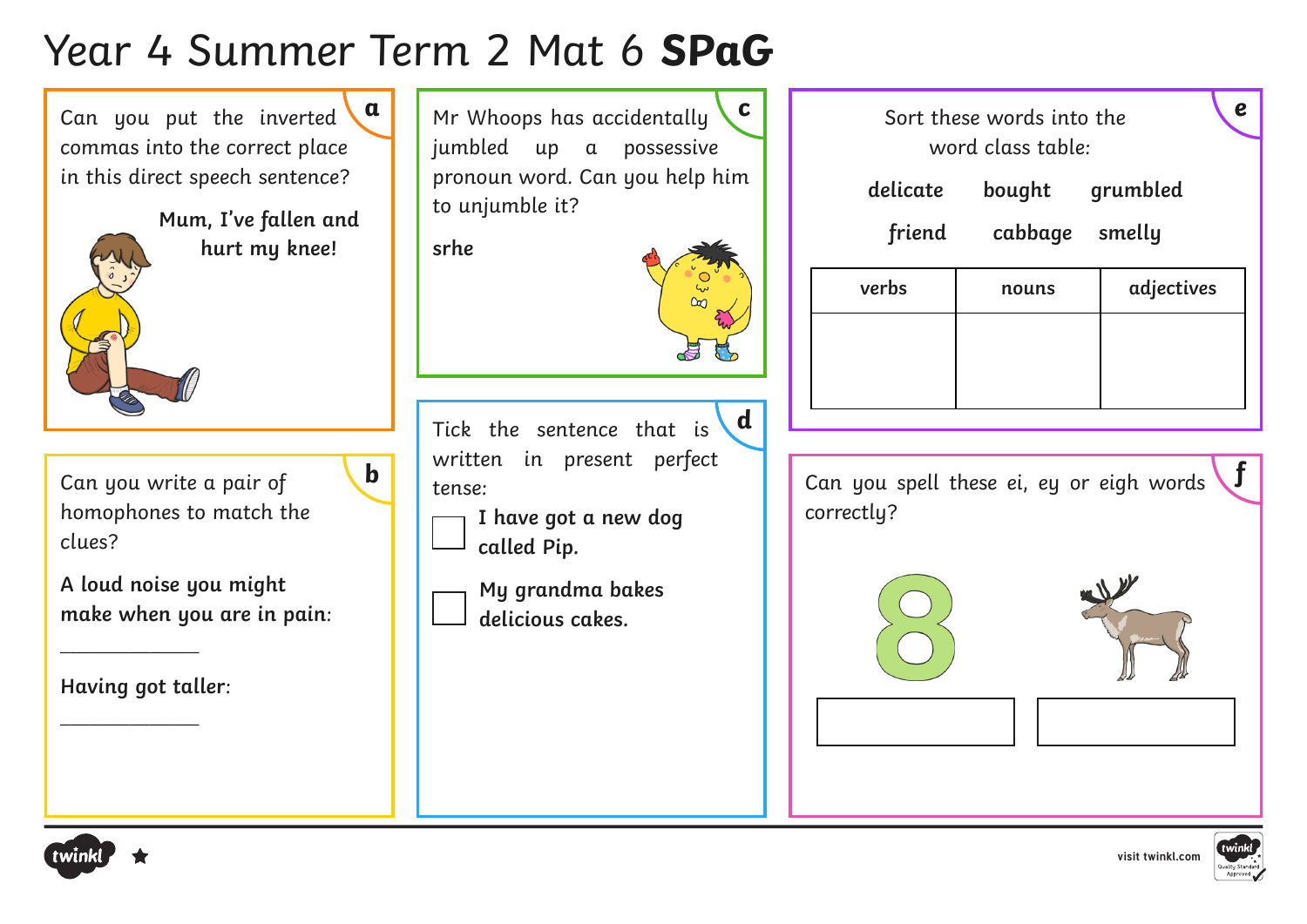## Year 4 Summer Term 2 Mat 6 **SPaG Answers**





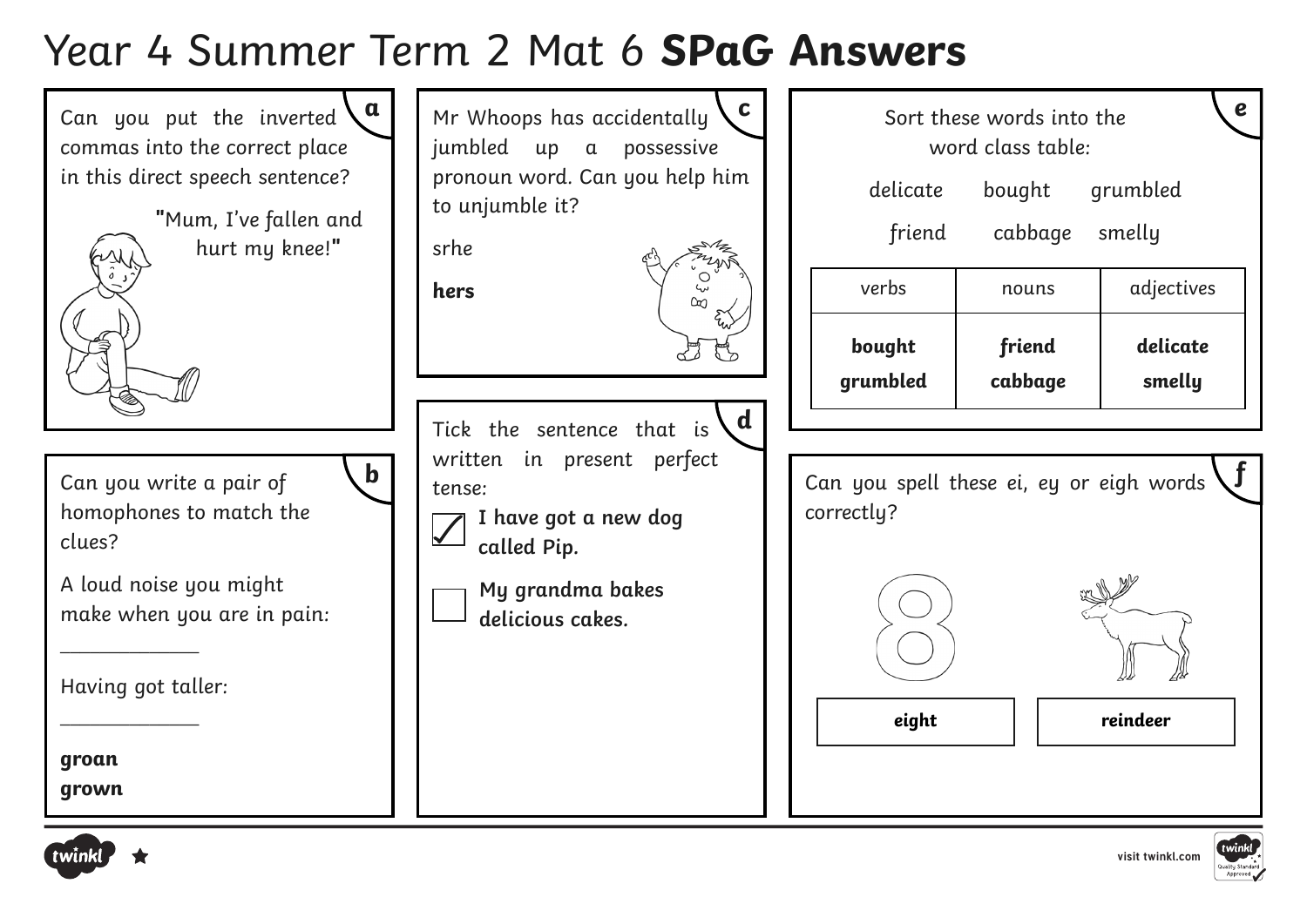# Year 4 Summer Term 2 Mat 6 **SPaG**

Can you write this  $\mathbf{a}$ as a line of accurately punctuated direct speech?

**Mum, I've fallen and hurt my knee!**



accidentally jumbled up TWO possessive pronoun words. Can you help him to unjumble them?

**srhe htsrie**

| $\mathfrak a$ | Mr Whoops has                                  |          | Sort these words into the word class table: |        | $\boldsymbol{e}$ |
|---------------|------------------------------------------------|----------|---------------------------------------------|--------|------------------|
|               | accidentally jumbled<br>up TWO possessive      | delicate | bought                                      | often  | grumbled         |
|               | pronoun words. Can you<br>help him to unjumble | friend   | cabbage                                     | smelly | frantically      |

| verbs | nouns | adverbs | adjectives |
|-------|-------|---------|------------|
|       |       |         |            |
|       |       |         |            |
|       |       |         |            |
|       |       |         |            |

Can you write TWO pairs of homophones to match the clues?

**A loud noise you might make when you are in pain:** 

 $\overline{\phantom{a}}$ 

 $\overline{\phantom{a}}$ 

**To interfere in someone else's business:** 

**Having got taller:** 

 $\overline{\phantom{a}}$ 

**You might win one at the Olympics:** 

 $\overline{\phantom{a}}$  , where  $\overline{\phantom{a}}$ 

Re-write these sentences in present perfect tense:

**I got a new dog called Pip**

**Leon paints a picture.**









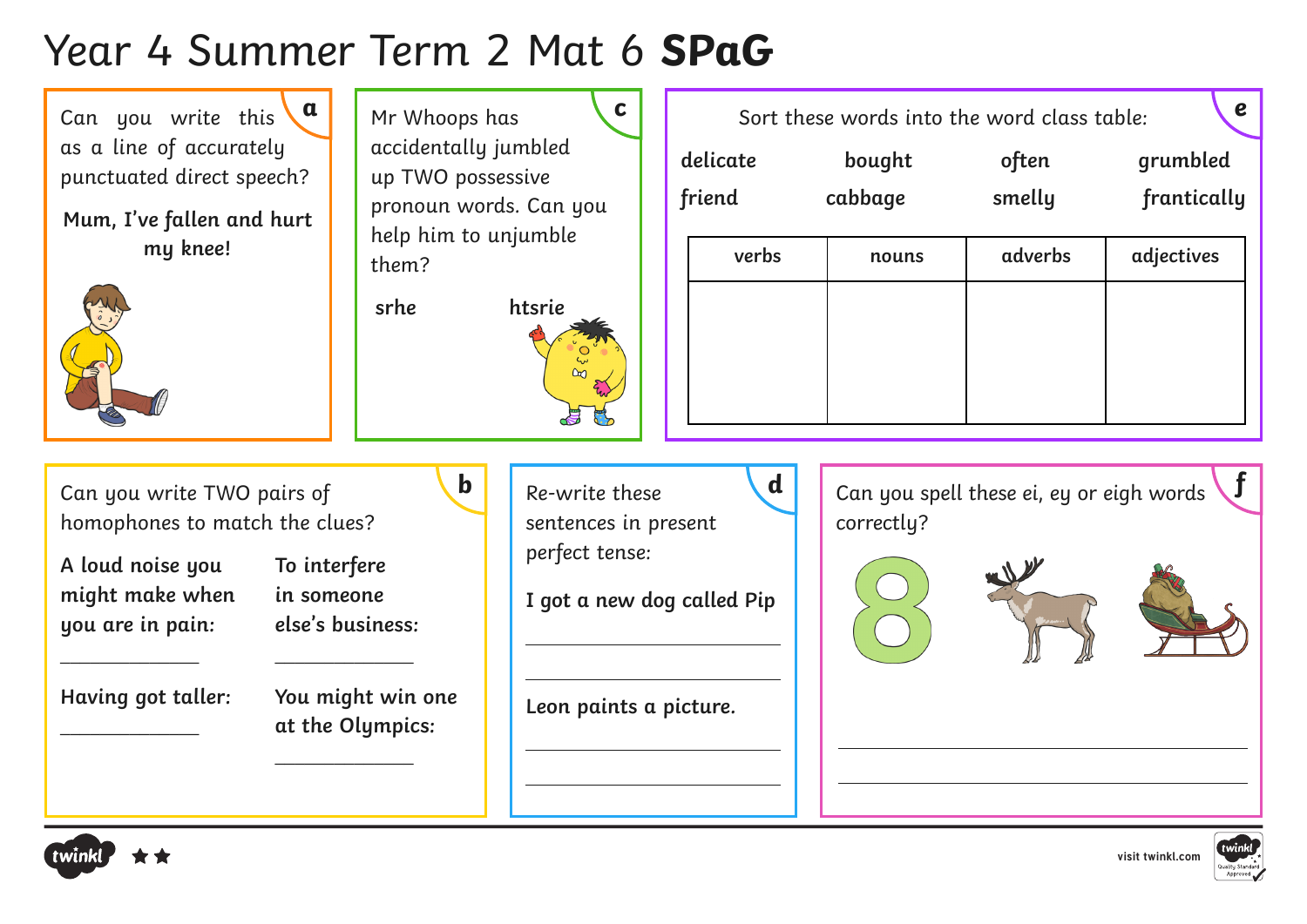#### Year 4 Summer Term 2 Mat 6 **SPaG Answers**

| $\mathbf d$<br>$\mathbf b$<br>Can you spell these 'ei' words correctly?<br>Re-write these<br>Can you write TWO pairs of<br>homophones to match the clues?<br>sentences in present<br>perfect tense:<br>A loud noise you<br>To interfere<br>might make when<br>in someone<br>I got a new dog called Pip.<br>you are in pain:<br>else's business:<br>I have got a new dog<br>meddle<br>groan<br>called Pip.<br>Having got taller:<br>You might win one<br>Leon paints a picture.<br>eight<br>reindeer<br>sleigh<br>at the Olympics:<br>grown<br>Leon has painted a<br>medal<br>picture. | $\mathbf a$<br>Can you write this<br>as a line of accurately<br>punctuated direct speech?<br>Mum, I've fallen and hurt<br>my knee!<br>Accept accurate<br>speech<br>punctuation, e.g.<br>"Mum, I've fallen<br>and hurt my knee!"<br>screamed the<br>little girl. | Mr Whoops has<br>accidentally jumbled<br>up TWO possessive<br>pronoun words. Can you<br>help him to unjumble<br>them?<br>srhe<br>htsrie<br>hers<br>theirs $\triangle$ | $\mathbf c$<br>delicate<br>friend<br>verbs<br>bought<br>grumbled | bought<br>cabbage<br>nouns<br>friend<br>cabbage | Sort these words into the word class table:<br>often<br>smelly<br>adverbs<br>often<br>frantically | $\boldsymbol{e}$<br>grumbled<br>frantically<br>adjectives<br>delicate<br>smelly |
|---------------------------------------------------------------------------------------------------------------------------------------------------------------------------------------------------------------------------------------------------------------------------------------------------------------------------------------------------------------------------------------------------------------------------------------------------------------------------------------------------------------------------------------------------------------------------------------|-----------------------------------------------------------------------------------------------------------------------------------------------------------------------------------------------------------------------------------------------------------------|-----------------------------------------------------------------------------------------------------------------------------------------------------------------------|------------------------------------------------------------------|-------------------------------------------------|---------------------------------------------------------------------------------------------------|---------------------------------------------------------------------------------|
|                                                                                                                                                                                                                                                                                                                                                                                                                                                                                                                                                                                       |                                                                                                                                                                                                                                                                 |                                                                                                                                                                       |                                                                  |                                                 |                                                                                                   |                                                                                 |



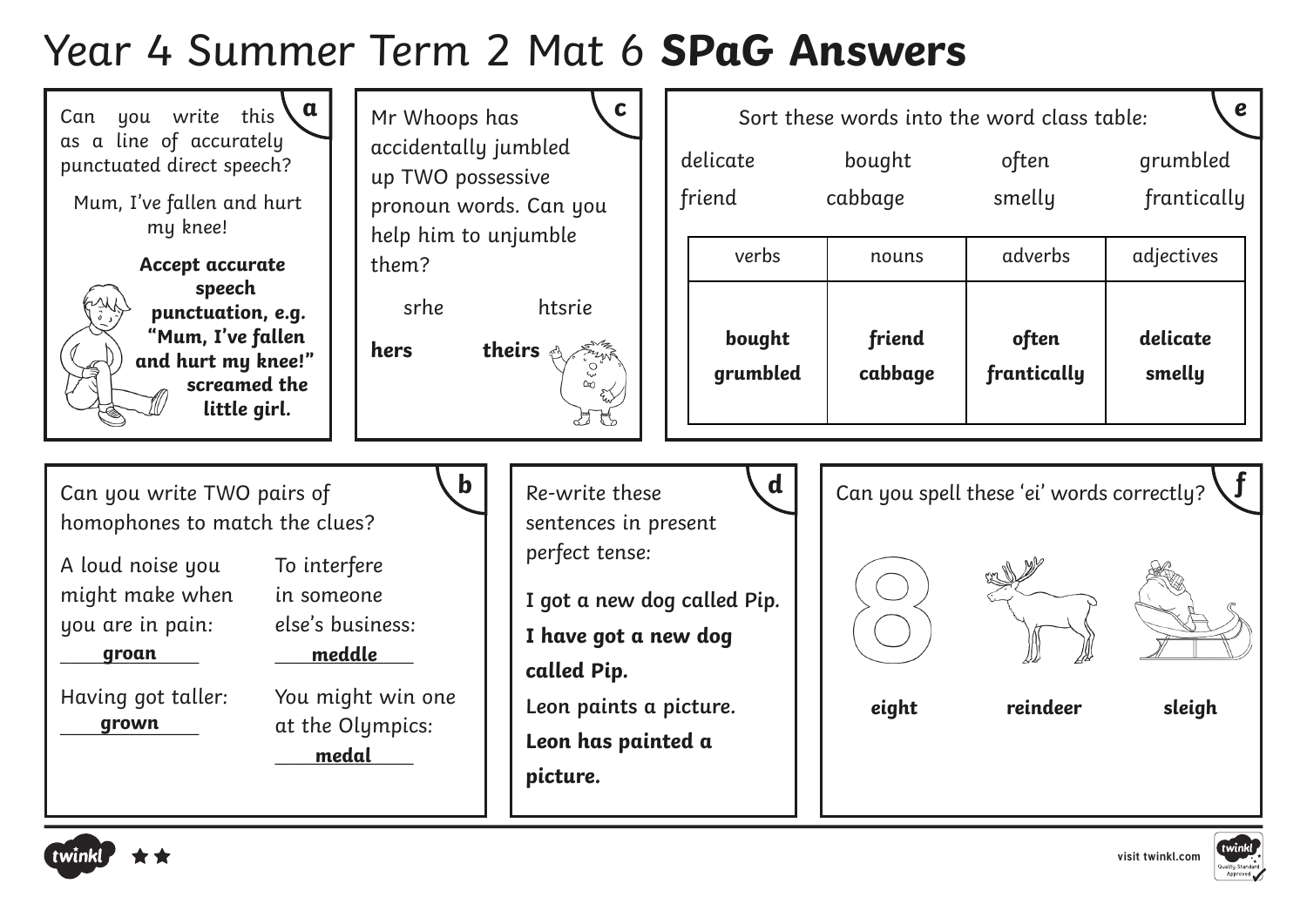# Year 4 Summer Term 2 Mat 6 **SPaG**



**Having got taller:** \_\_\_\_\_\_\_\_\_\_\_\_\_\_

**To interfere in someone else's business:** \_\_\_\_\_\_\_\_\_\_\_\_\_\_

**You might win one at the Olympics:** \_\_\_\_\_\_\_\_\_\_\_\_\_\_

On the back of your mat, can you write clues for another pair of homophone words for a friend to solve?

| Sort these words into the word class table: |                   |                 | e                       |  |  |
|---------------------------------------------|-------------------|-----------------|-------------------------|--|--|
| delicate<br>friend                          | bought<br>cabbage | often<br>smelly | grumbled<br>frantically |  |  |
| verbs                                       | nouns             | adverbs         | adjectives              |  |  |
|                                             |                   |                 |                         |  |  |

Challenge: On the back of your mat, can you write one sentence that uses a word from each of the word classes.